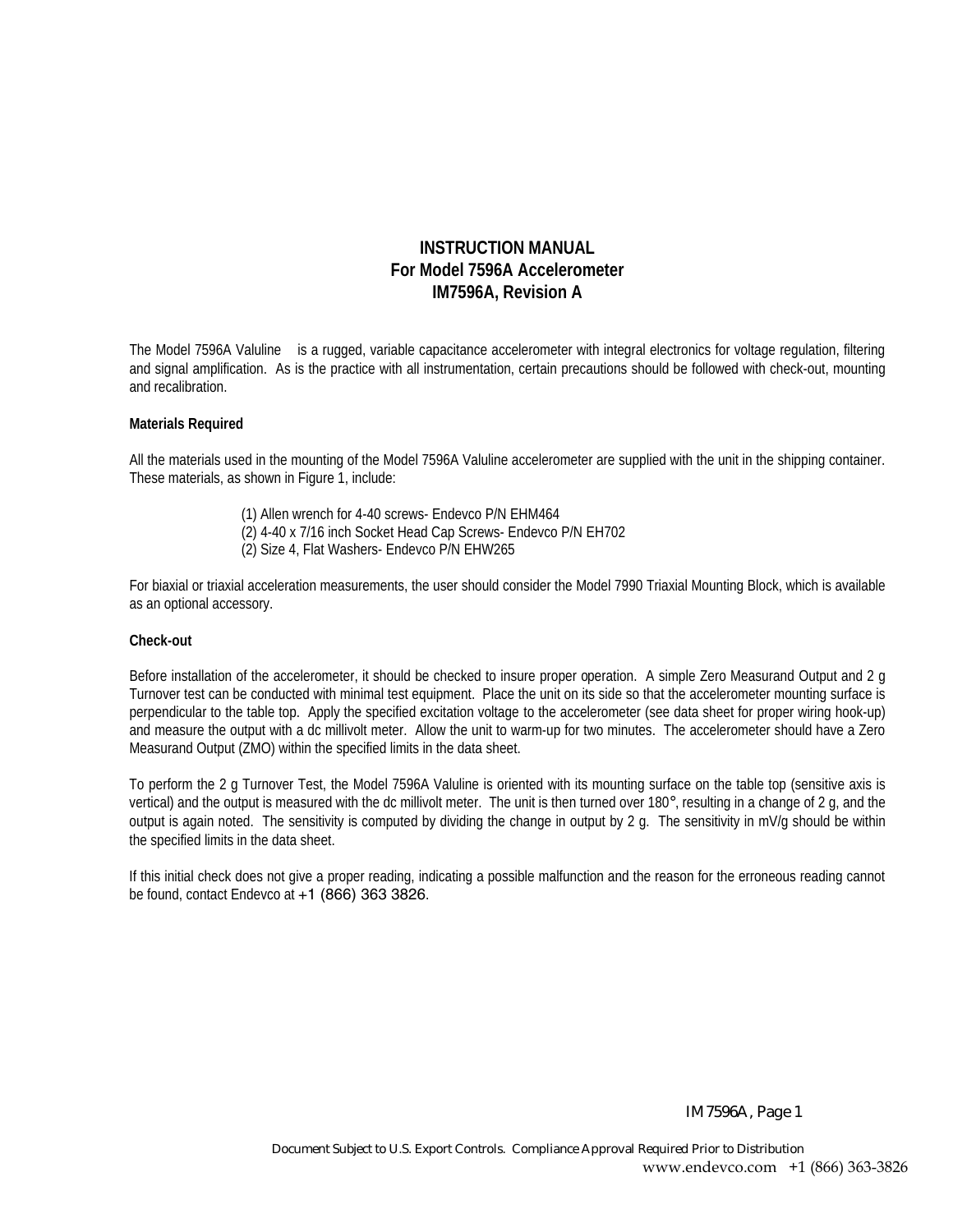## **Mounting**

When mounting the Model 7596A Valuline accelerometer, it is best to utilize the proper techniques and tools listed to ensure optimum performance. For triaxial acceleration measurements, the Model 7990 Triaxial Mounting Block is available - see paragraph 7 below.

1. The mounting surface should be clean and free of burrs. Two #4-40 tapped holes; 0.2 inch minimum depth should be spaced 0.825 inches (20.96 mm) apart. A 32 micro inch rms surface finish with flatness of 0.0001 inches is recommended for the area that will contact the accelerometer. The sensitive axis of the unit is perpendicular to the mounting surface, so the angular alignment of the two mounting holes is not critical.

2. If possible, do not cement the unit to the mounting structure. Use the supplied mounting washers and screws, as shown in Figure 1. Metric size screw M3 may also be used. Note: Adhesive mounting may be used, if necessary. Adhesion of epoxies to the hard anodized case is excellent, but thermal mismatch to the mounting surface can degrade the joint. A compliant adhesive, such as Dow Corning 3145 RTV, is recommended. Use care to maintain flatness of the unit during curing to reduce cross talk errors.



**FIGURE 1- Installation of Model 7596A Valuline Accelerometer**

3. Remove the unit from the shipping container. Place the unit on the mounting surface and align the mounting holes.

4. Slide the washers over the screws. Using the supplied wrench or a torque wrench, tighten the screws to 6 lbf-in (0.7 Nm). This is roughly equivalent to finger tight with the supplied wrench.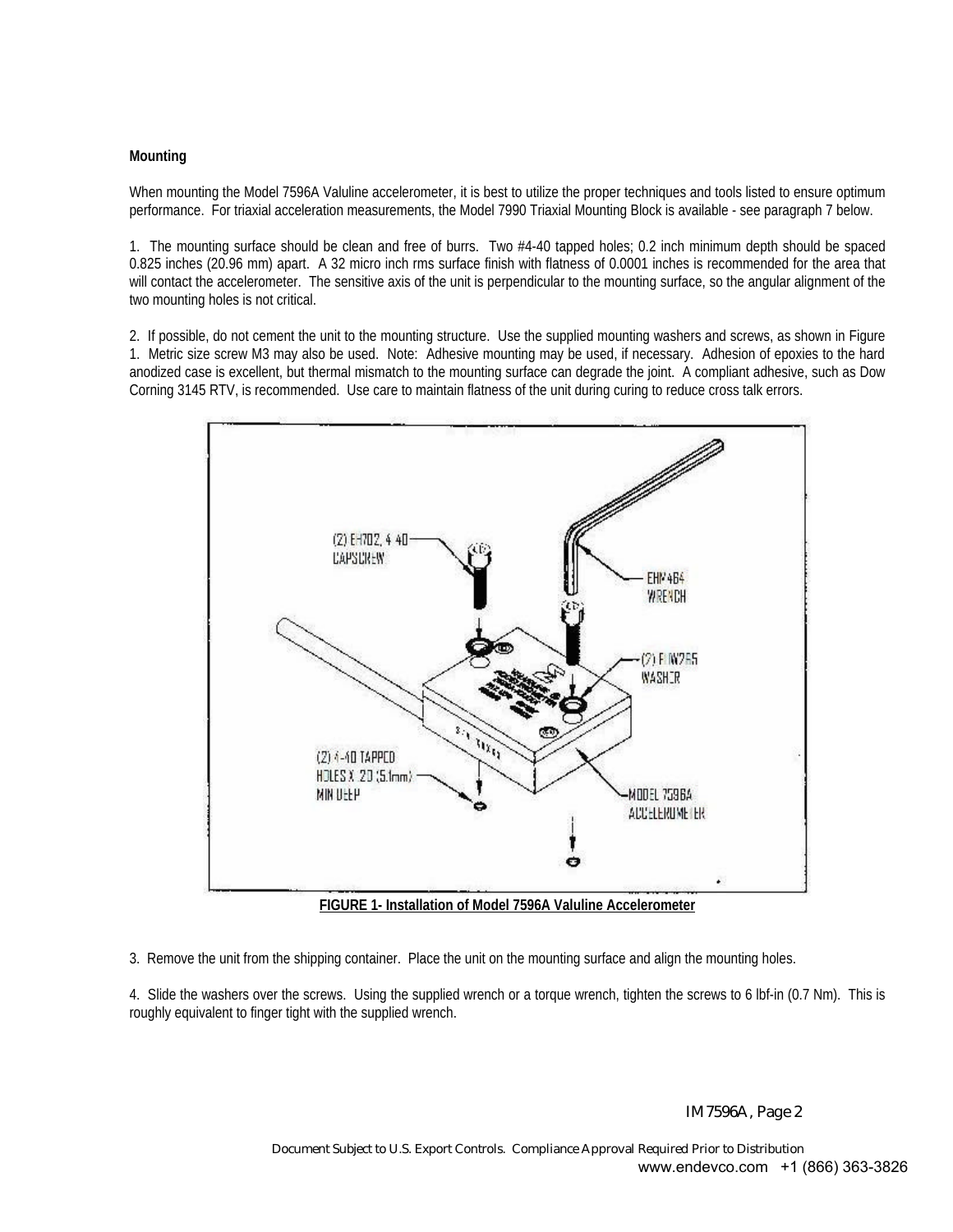5. As practical, tie down the cable within 2 to 3 inches (4 to 6 cm) of the unit. Whipping of the cable during vibration and shock will strain the cable unnecessarily at the unit. The cable jacket is silicone, so care should be taken to avoid cutting or tearing the jacket. The cable is rated for 300°F (150°C) continuous service.

6. Connect the unit to the signal conditioner using the following lead designation:

Red- Excitation + Green- Output + White- Output - Black- Ground

7. For triaxial acceleration measurements, the Model 7990 Mounting Block is attached to the mounting surface with three (3) 6-32 x 1 inch socket head cap screws as shown in Figure 2, with subsequent attachment of the (3) Model 7596A Valuline Accelerometers per steps 2 through 6 above.



**FIGURE 2- Installation of (3) Model 7596A Valuline Accelerometers onto Model 7990 Triaxial Block**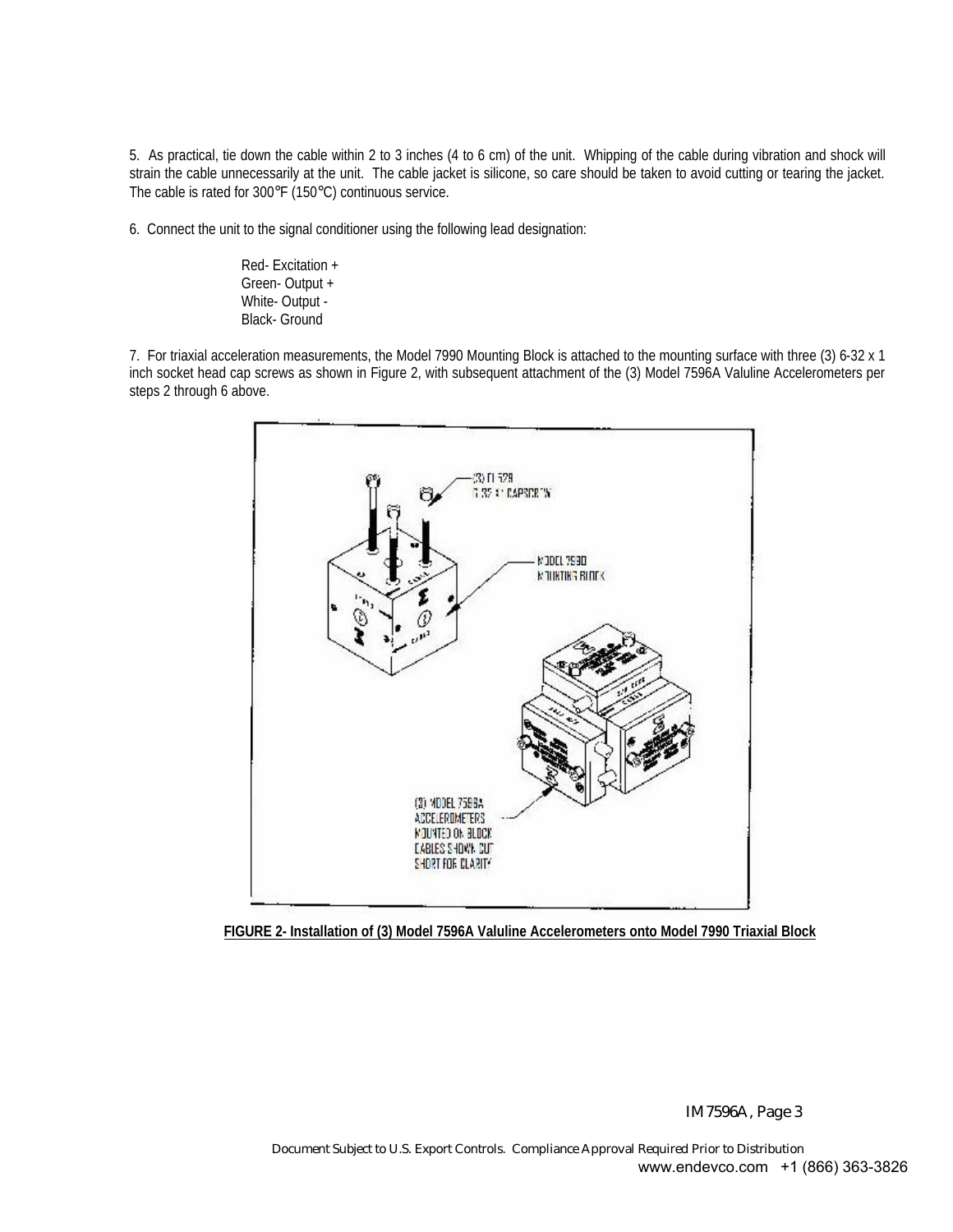### **Electrical Precautions**

1. Excitation- The Model 7596A Valuline has an internal voltage regulator, so excitation from +9.5 to +18 Vdc is adequate. A low noise power supply is recommended and care should be taken to minimize pickup on the cabling to the accelerometer. The maximum current drain over the entire operating range is 15 mA.

2. Signal Leads- The green and white signal leads are differential. The green lead has a varying output, while the white lead is fixed at a reference voltage of approximately +3.6 Vdc. However, using the Model 7596A Valuline in a single- ended mode is not recommended since the internal temperature compensation also corrects for thermal change in the reference voltage. Although the output is high level, at  $\pm 2$  Vdc, the usual precautions of using twisted pair; shielded instrumentation cable should be taken to avoid noise pickup on the signal leads.

3. Grounding- The case of the Model 7596A Valuline is not attached to circuit ground, and the cable shield is not attached to the case or to circuit ground. The recommended grounding scheme is to ground the cable shield at the power supply ground and to no other point to avoid ground loops.

4. Signal Conditioning- The Model 7596A Valuline has a high level differential output of ±2 Vdc, biased at 3.6 Volts. The 0 g reading, or Zero Measurand Output (ZMO), is 0 volts ± 50 mV. When the accelerometer is subjected to acceleration of 1.75 times range, the output of the unit will electrically clip, with a recovery time of < 10 µseconds.

5. Loading Effects- The Model 7596A Valuline accelerometer performs within specification limits while loaded with 10,000 ohm minimum resistance, and/or 0.1 µfarad maximum capacitance.

### **Shunt Check**

A Shunt Check is performed in applications where the Model 7596A Valuline accelerometer is already mounted on a test structure and cannot be dynamically checked with a 2 g Turnover test. Full details of the Shunt Check procedure is contained in Endevco Tech Data A542.

However, in brief, the shunt check is performed by connecting a precision fixed resistor of known value to the positive output (green lead) of the accelerometer. The other end of the shunt resistor is connected to an excitation voltage source to promote output shifts simulating positive direction accelerations, or to circuit ground for shifts in the negative direction.

The nominal output voltage shift  $(E<sub>sh</sub>)$  based on the fraction of full scale reading desired is:

Esh= SENS \* FS \* n

where:  $E_{sh}$  = output voltage shift, Vdc

SENS = sensitivity, volts/g

 $FS = \pm$  full scale acceleration, q

n = fraction of full scale reading